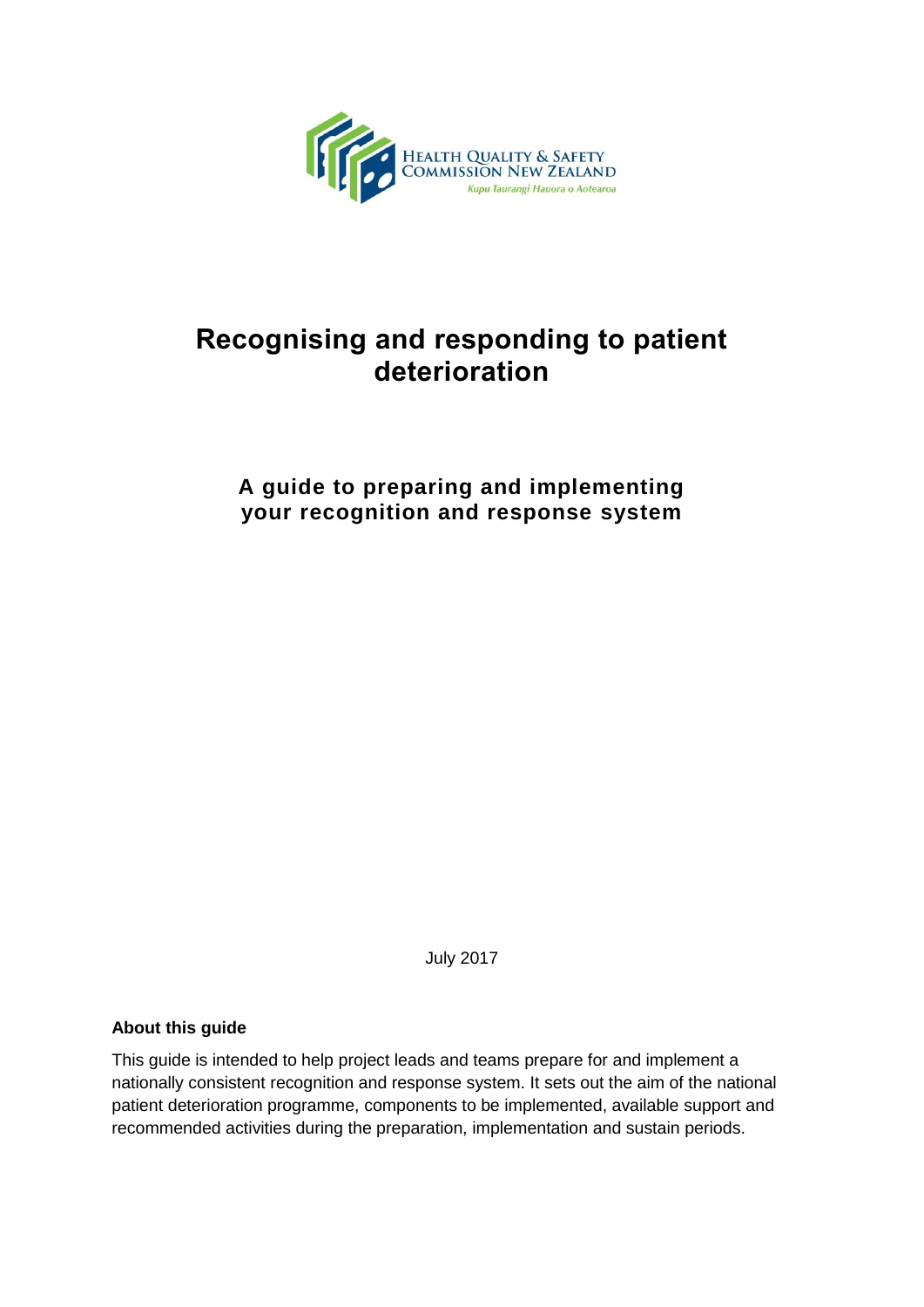## <span id="page-1-0"></span>**Contents**

| 2 Prepare for implementation of the recognition and response system  12 |
|-------------------------------------------------------------------------|
|                                                                         |
|                                                                         |
|                                                                         |
|                                                                         |
|                                                                         |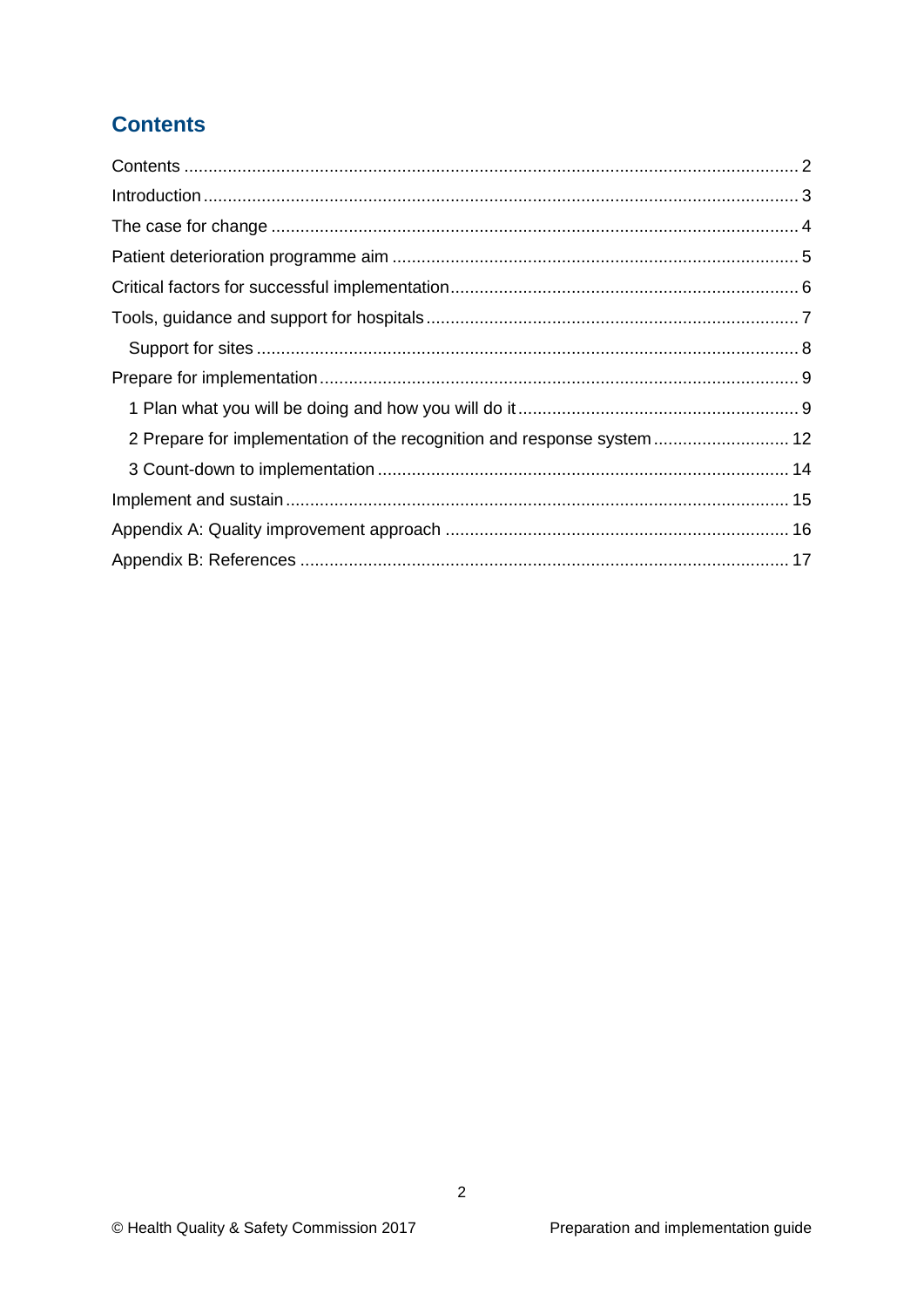## <span id="page-2-0"></span>**Introduction**

Patients deteriorate for many reasons. Failures to recognise, escalate and respond appropriately can cause preventable harm. To address this, hospitals are encouraged to establish a system for managing the care of patients who deteriorate in hospital. Recognition and response systems should include:

- a nationally standardised vital signs chart with New Zealand early warning score (or electronic equivalent)
- a localised escalation pathway
- effective clinical governance and leadership
- appropriate clinical and non-technical education and training
- ongoing measurement for improvement
- Kōrero mai (patient, family and whānau escalation) processes
- approaches to discussing and documenting shared goals of care.

Over the next four years, the Commission will work with hospitals to establish and improve their recognition and response systems. The initial focus is on getting the clinical, local measurement and governance components of the system in place.

We are asking hospitals to prepare for and implement these improvements between July 2017 and June 2018.

We recognise that existing recognition and response systems vary. This will mean that different hospitals will need variable periods of time to prepare and implement system improvements and adopt the national vital signs chart.

After July 2018 the focus will change towards developing and embedding Kōrero Mai processes, and approaches to discussing and documenting shared goals of care.

*Figure 1: Preparation and implementation timeline*



Engaging with and involving clinical, operational and executive staff is critical to establishing successful and sustainable recognition and response systems.

Recognition and response systems are part of the broader organisational patient safety system and interact with many other organisational and hospital policies, programmes and processes. For example:

- programmes for improving hospital safety afterhours
- clinical orientation, training and education programmes
- audit, measurement and quality improvement processes
- policies outlining expectations for patient monitoring, clinical communication and documentation.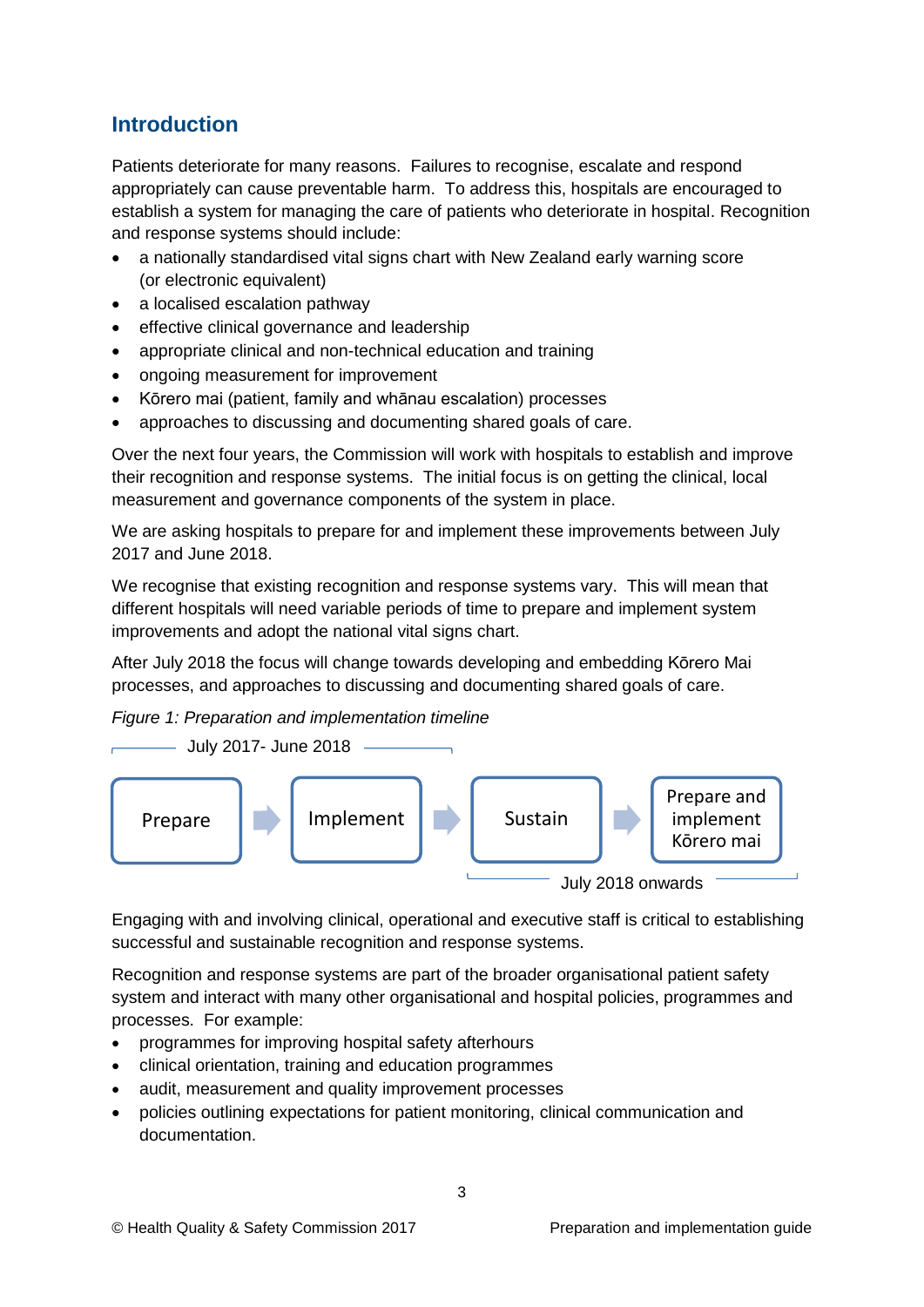## <span id="page-3-0"></span>**The case for change**

Acute deterioration can happen at any point during a patient's admission to hospital. If acute deterioration is recognised early and responded to appropriately, patient outcomes can be improved.

Patients show signs and symptoms of physiological instability for some time before events such as cardiac arrest or unplanned admission to an intensive care unit (ICU). This means there are opportunities to intervene and prevent these events from occurring.<sup>1</sup>

A patient in hospital whose clinical condition is acutely deteriorating needs timely recognition and appropriate expert care. Standardising recognition and response processes can reduce adverse events such as unexpected cardiac arrest, an unplanned admission to an ICU, or death.2345 A recent Dutch study showed a nationwide recognition and response system reduced cardiac arrests in hospital by 40 percent and mortality by 20 percent.<sup>6</sup>

In New Zealand, there is currently variation in the:

- vital sign charts and early warning scores used
- skills and knowledge of responders
- availability of responders in hospitals
- governance and monitoring arrangements.

Patients, families and whānau often recognise subtle signs of patient deterioration even when vital signs are normal. Even when patients, family and whānau raise concerns, the response from clinicians can vary. Serious adverse events resulting in significant harm to patients have been reported where concerns raised by patients, families and whānau have not been responded to. Recognition and response systems can be improved by working with consumers to co-design processes for patients, families and whānau to communicate and escalate concerns when they recognise signs of acute deterioration.

Internationally, more than 20 percent of rapid response team reviews are associated with end of life decision making.7 This suggests that end-of-life decision making is often delayed until a crisis occurs. There are significant opportunities to work with patients to identify, discuss and document their care preferences and goals earlier in an episode of care in hospital. Earlier discussion and documentation of patients' goals of care will ensure that if acute deterioration occurs, the response is aligned with their wishes.

For more information, go to:

- [Deteriorating adult patient evidence summary](http://www.hqsc.govt.nz/our-programmes/other-topics/publications-and-resources/publication/2551/)
- The deteriorating adult patient [current practice and emerging themes](http://www.hqsc.govt.nz/our-programmes/other-topics/publications-and-resources/publication/2454/)
- [Business case for investing in a quality improvement programme to reduce harm caused](http://www.hqsc.govt.nz/our-programmes/other-topics/publications-and-resources/publication/2335/)  [by clinical deterioration](http://www.hqsc.govt.nz/our-programmes/other-topics/publications-and-resources/publication/2335/)
- [Summary of the recognition and response system](https://www.hqsc.govt.nz/our-programmes/patient-deterioration/recognition-and-response-systems/guidance/)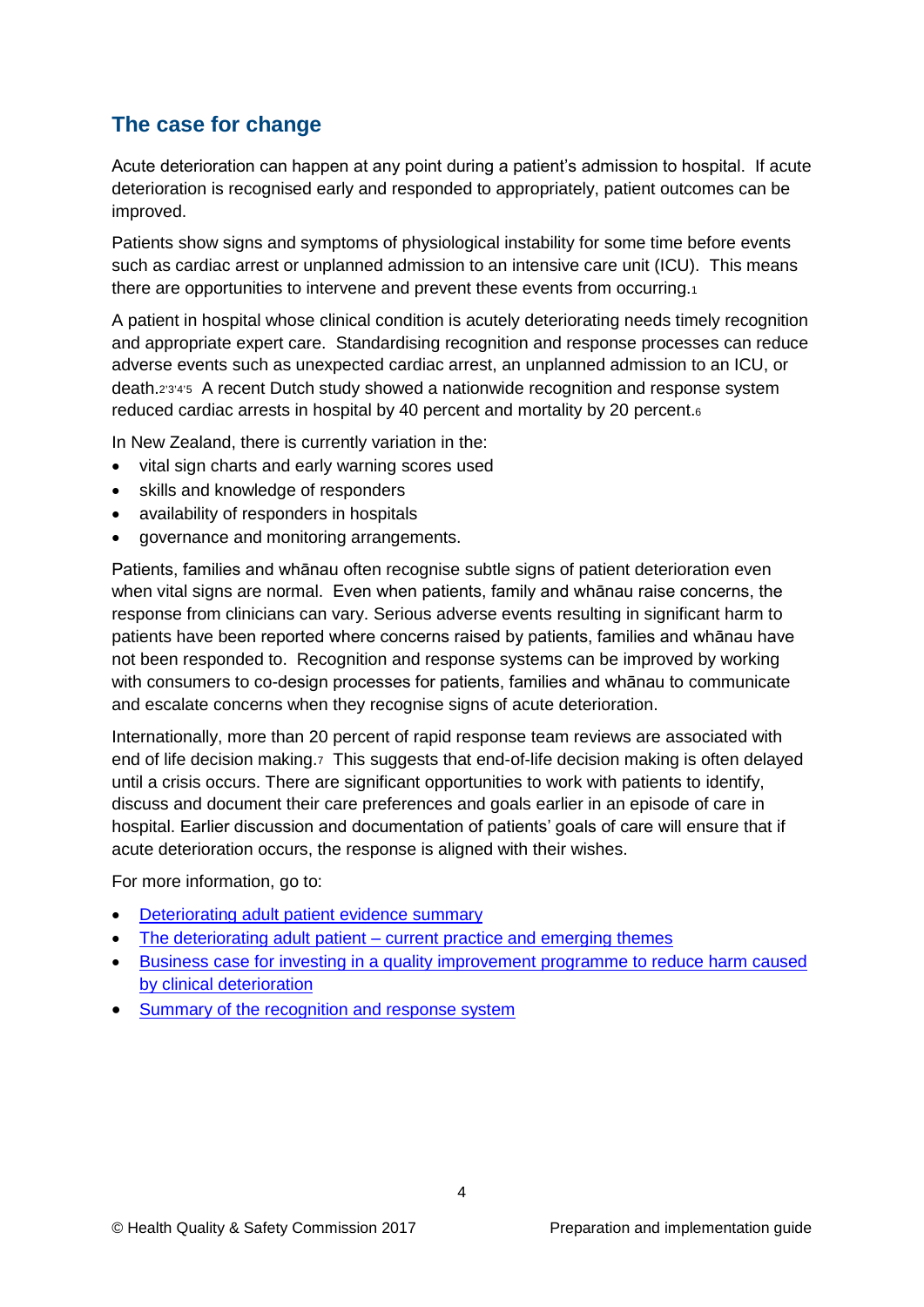## <span id="page-4-0"></span>**Patient deterioration programme aim**

The programme aims to reduce harm from failures to recognise and respond to acute physical deterioration for adult inpatients (excluding maternity) by July 2021.

*Figure 2:Patient deterioration programme driver diagram*



To find out more about the programme see the [programme charter](http://www.hqsc.govt.nz/our-programmes/other-topics/publications-and-resources/publication/2664/)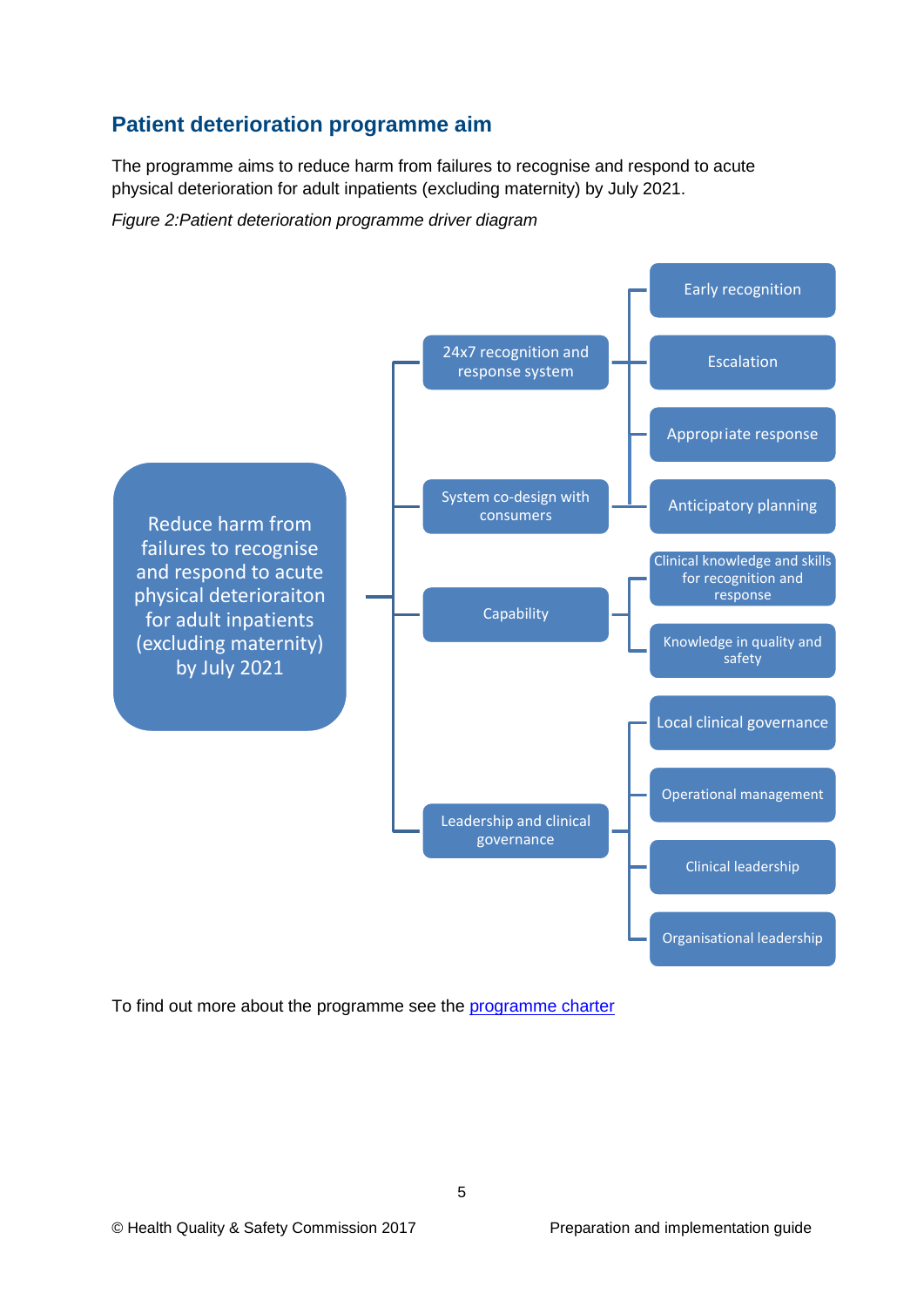## <span id="page-5-0"></span>**Critical factors for successful implementation**

We are asking all hospitals to have the following in place before they begin implementation:

- a project lead, clinical lead(s) and a multi-disciplinary project team that includes decision support and quality improvement assistance (where available)
- an agreed project charter that includes what will be implemented, the approach that will be taken, who will be involved, a data measurement and collection plan and strategies for engaging key stakeholder groups
- a clinical governance structure with clinical leaders accountable for ongoing oversight, sustaining and improving the recognition and response system
- a localised escalation pathway that has been agreed by the appropriate clinical governance group(s)
- training of staff on the new national vital signs chart with New Zealand early warning score and localised escalation pathway
- updated and agreed policies.

Hospitals that are using electronic vital signs systems like Patientrack, are asked to implement the New Zealand early warning score and ensure the national vital sign chart is available in case of electronic system interruptions.

Our work with six early implementation sites reinforced the importance of four factors for successful implementation:

| Clinical<br>engagement                               | Improvements will have an impact on the way that clinicians recognise<br>and respond to patient deterioration. Ensure that clinicians are aware of<br>proposed changes, have the opportunity to share their concerns and be<br>listened to. Use data and stories to overcome initial scepticism and<br>disengagement. Bring discussions back to being about patient safety. |
|------------------------------------------------------|-----------------------------------------------------------------------------------------------------------------------------------------------------------------------------------------------------------------------------------------------------------------------------------------------------------------------------------------------------------------------------|
| <b>Clinical</b><br>governance<br>and<br>leadership   | Recognition and response systems require a whole of hospital approach<br>for sustained improvement. A clinical governance group is needed to<br>ensure that the system is adequately supported and functioning<br>successfully.                                                                                                                                             |
|                                                      | Having a strong and visible clinical lead will help with reaching<br>agreements, resolving issues and raising awareness. Champions can<br>provide help to staff in their clinical areas.                                                                                                                                                                                    |
| Measurement                                          | Measuring helps teams and clinical governance groups understand how<br>successful the new system is being implemented and identify areas for<br>quality improvement. Agreeing what will be measured, when and how it<br>will be used is the first step.                                                                                                                     |
| Clinical and<br>quality<br>improvement<br>capability | Clinical governance groups need to ensure recognisers and responders<br>have the right capabilities for managing acutely deteriorating patients.<br>Building quality improvement capability within teams helps implementing<br>improvements and understanding how to use the data collected.                                                                                |

These factors will be explored further during the regional learning sessions and have been incorporated into the preparation and implementation activities of this guide.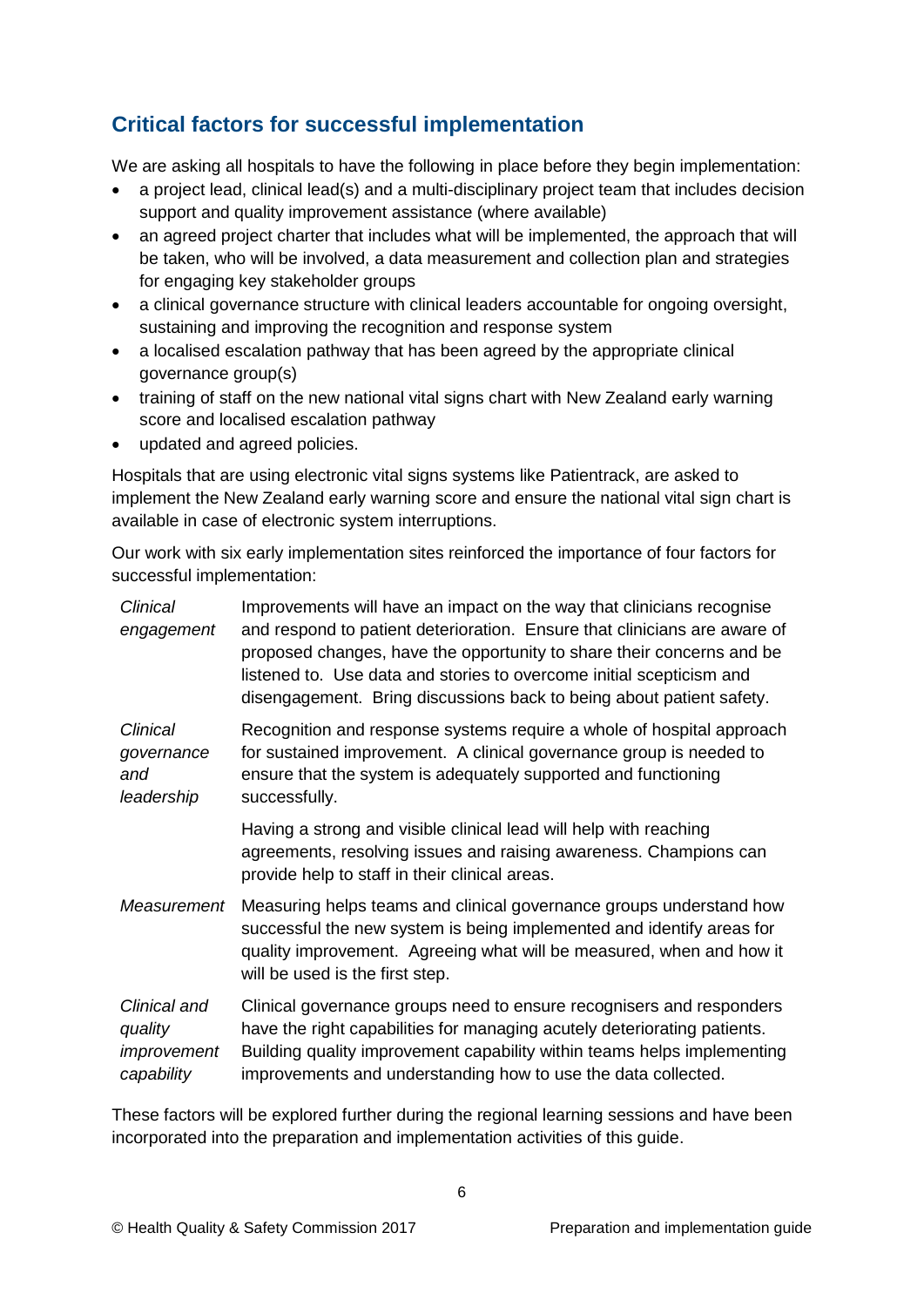## <span id="page-6-0"></span>**Tools, guidance and support for hospitals**

Specific tools and guidance have been developed to help you prepare for and implement the clinical, local measurement, and governance components of the recognition and response system. These tools and guidance have been developed based on the experiences of early implementation sites that worked with us between November 2016 and June 2017.

*Table 1:Recognition and response system components with supporting tools and guidance*

| <b>System component</b>                                                                                                                                                      | <b>Supporting tools and guidance</b>                                                                                                                                                                                                                                                                    |
|------------------------------------------------------------------------------------------------------------------------------------------------------------------------------|---------------------------------------------------------------------------------------------------------------------------------------------------------------------------------------------------------------------------------------------------------------------------------------------------------|
| <b>Recognition</b><br>National vital signs chart with New<br>Zealand early warning score (or<br>electronic equivalent)                                                       | Master version of chart (writable pdf).<br>$\bullet$<br>User guide.<br>$\bullet$<br>Escalation mapping tool.<br>$\bullet$<br>Escalation stickers for documentation<br>$\bullet$                                                                                                                         |
| <b>Response</b><br>Localised escalation pathway                                                                                                                              | Capabilities for recognising and responding<br>$\bullet$<br>to acute deterioration in hospital factsheet.<br>Rapid response call stickers for<br>$\bullet$<br>documentation.<br>Sepsis and patient deterioration factsheet.<br>Supplemental oxygen and patient<br>$\bullet$<br>deterioration factsheet. |
| <b>Clinical governance</b><br>Patient deterioration clinical governance<br>group                                                                                             | Clinical governance recommendations.<br>٠<br>Patient deterioration example policy.                                                                                                                                                                                                                      |
| <b>Education and training</b><br>Clinical and non-technical education and<br>training of recognisers and responders to<br>patient deterioration.                             | Capabilities for recognising and responding<br>$\bullet$<br>to acute deterioration in hospital factsheet.<br>Vital signs chart online learning module.<br>٠                                                                                                                                             |
| <b>Measurement</b><br>Agreed measures, collection processes,<br>reporting to clinical governance and<br>operational management and feedback<br>mechanisms to wards and areas | Measurement guidance.<br>$\bullet$<br>Recognition and response audit tool.<br>٠<br>Data collection tools for ward and whole of<br>hospital use.<br>Case review tool.                                                                                                                                    |

Additional materials are available to support initial implementation including:

- a project charter template and stakeholder analysis sheet
- fact sheets on recognition and response systems for executives and senior clinicians
- infographic on recognition and response systems
- summary of the recognition and response system
- countdown to launch posters.

You can download these tools and guidance from the Commission's [website.](https://www.hqsc.govt.nz/our-programmes/patient-deterioration/recognition-and-response-systems/guidance/) See the *early implementation evaluation report* for more information on our work with these sites.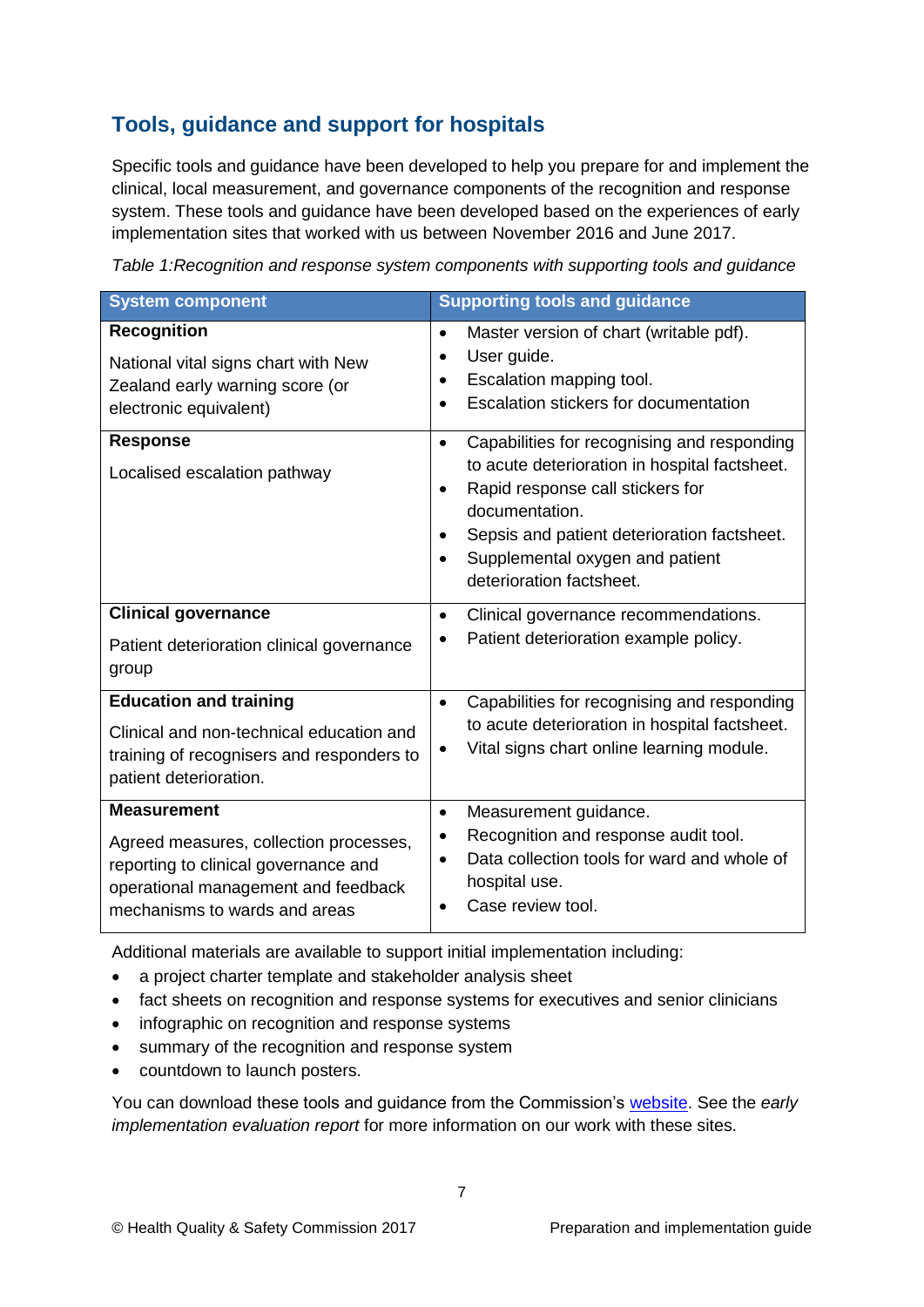### <span id="page-7-0"></span>**Support for sites**

Our support to you will include:

- monthly regional teleconference calls
- initial regional learning sessions
- on-site visits as required
- regular emails to share learning
- downloadable tools and guidance to assist with preparation and implementation
- preparation and implementation advice
- quality improvement advice and assistance
- national clinical expertise and advice for clinical leads and teams
- national workshop in July 2018.

Dr Alex Psirides, an intensive care consultant at Capital & Coast DHB, is the clinical lead for the programme. He can provide clinical advice to clinical leads and teams and present at grand rounds or equivalent.

The following members of the national programme team and their email addresses are listed below:

- Jenny Hill, Specialist Recognition and Response Systems provides clinical advice and assistance [\(jennifer.hill@hqsc.govt.nz\)](mailto:jennifer.hill@hqsc.govt.nz).
- Emma Forbes, Senior Project Manager provides national coordination and management [\(emma.forbes@hqsc.govt.nz\)](mailto:emma.forbes@hqsc.govt.nz).
- Prem Kumar, Quality Improvement Advisor provides quality improvement and measurement advice and assistance [\(prem.kumar@hqsc.govt.nz\)](mailto:prem.kumar@hqsc.govt.nz) .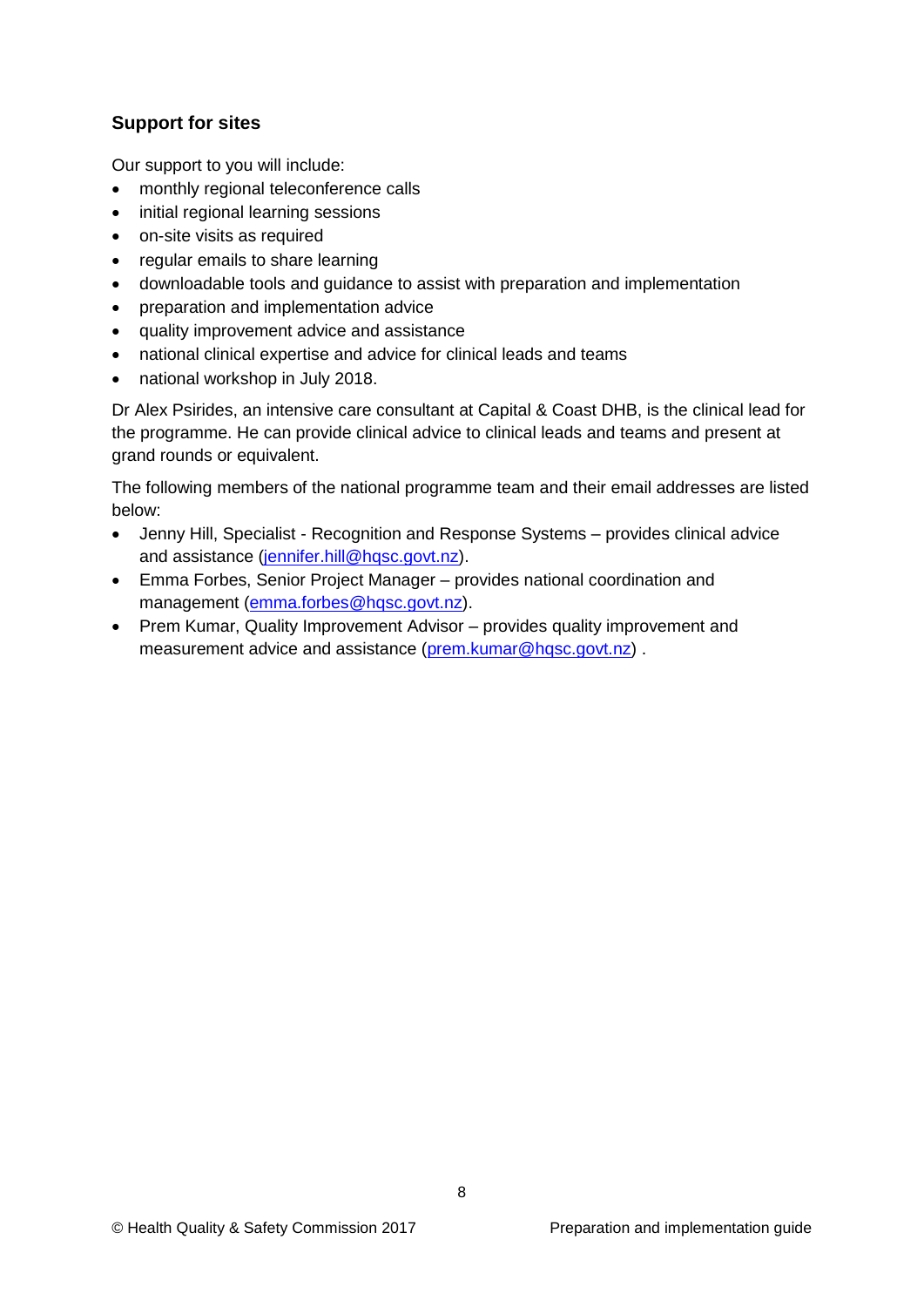## <span id="page-8-0"></span>**Prepare for implementation**

We've grouped activities under main preparation areas. You may already have made progress in these areas, review the activities to make sure you haven't missed something.

### <span id="page-8-1"></span>**1 Plan what you will be doing and how you will do it**

### **Establish the project team and executive sponsor (s)**

Consider what skills, networks and knowledge are needed to complete the project such as:

- quality improvement
- data analysis
- organisational networking and strategic leadership
- project management
- clinical knowledge and leadership from both ward and responder perspectives.

Make sure the project team includes representatives from different staff groups (including decision support and quality) who are able to actively contribute to the project. Assign specific activities to team members to lead and contribute to. You may need to establish smaller working groups to tackle specific issues highlighted by this work. Consider how long the project team will be in place and how they can be supported.

Having an executive sponsor raises the profile of the project and communicates to other staff that the project is a priority for the organisation. Confirm with your executive sponsor(s) what dedicated time the team and other staff can commit to participate. Find out what other resources are available.

### **Agree project oversight and project progress reporting**

Work with your executive sponsor to agree project oversight and reporting lines. There may already be a related committee or group that you can fit the project into (such as a patient safety or clinical practice committee). As the project progresses you will need to link project oversight to ongoing system clinical governance.

Reporting progress raises the profile of the work you are doing and keeps you focused on what needs to be done and when. It also allows you to raise risks, challenges and issues for assistance.

### **Align the project to your organisation's aim**

Aligning the project to the organisation's aim, values and strategic plan helps you engage with senior members of the organisation. You can communicate how your project relates to and benefits the organisation.

### **Know your starting point**

Your organisation may have components of the recognition and response system already established. Document what you currently have and what processes are working well or need improvement.

Find out what data is currently collected about patient deterioration, who uses it, where it is reported and what it is used for. This could include data from audits, national minimum data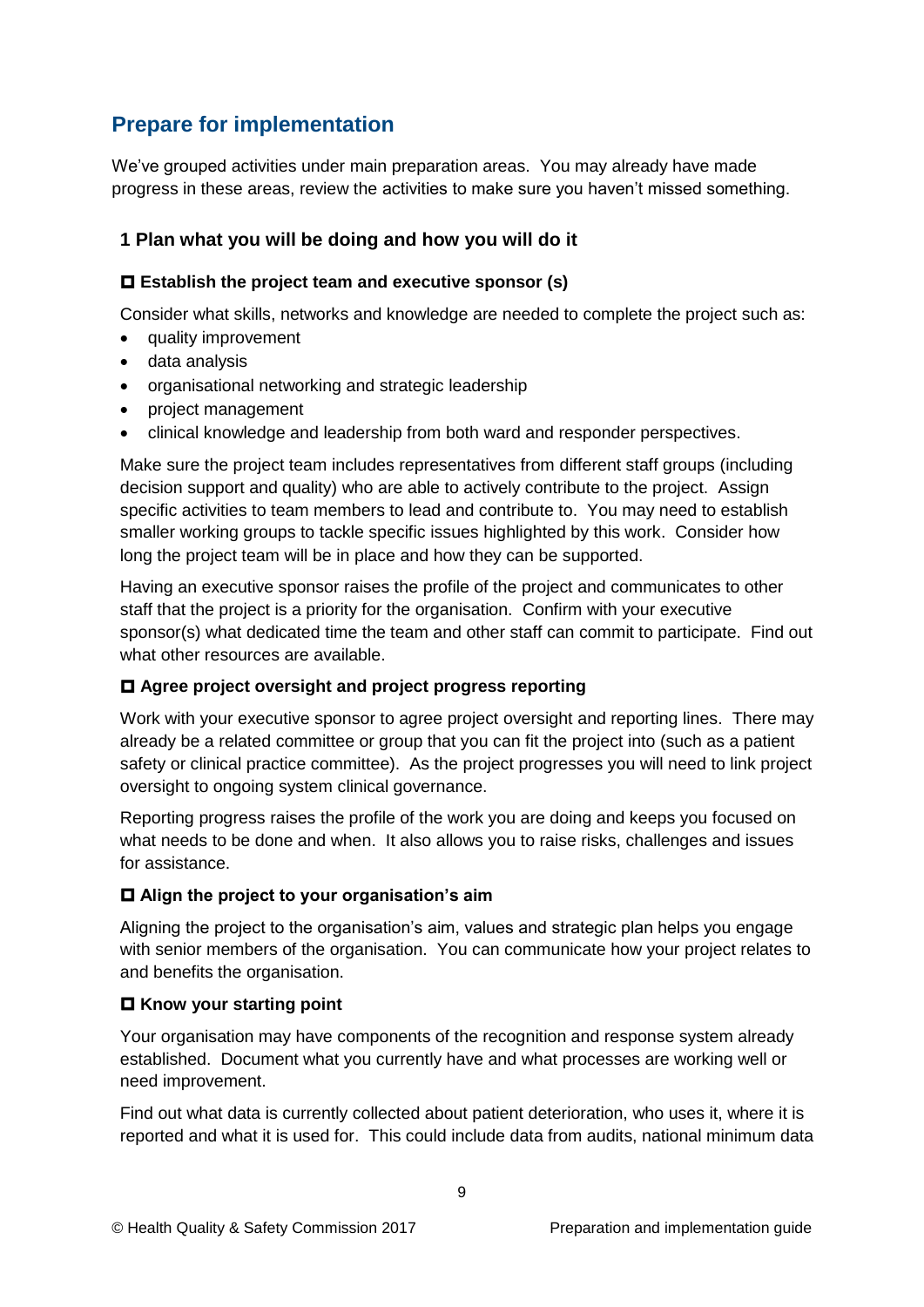set reports, complaints, adverse event reporting, intensive care data, transfers to other hospitals data and global trigger tool reviews.

Is the data telling you what you need to know about your system from a process, outcome and balancing perspective? For instance:

- What are your hospitals' inpatient cardiac arrest rates (per 1000 admissions) for the last six months?
- What are the rates of rapid response team calls (per 1000 admissions)?
- What is the rate of unplanned transfers to higher levels of care from ward environments (such as transfers to intensive care or to another hospital)?
- Is your current escalation pathway used as intended?

### **Agree what you are trying to accomplish**

It's important to know what you want to accomplish. Use the programme's driver diagram as a starting point. With your team create a clear statement of your aim.

This helps with confirming the scope of your project. You may need to clarify the terms and definitions that you use so that there is a common language within your team and organisation.

### **Agree how you will know that you have been successful**

Develop and agree how you will measure successful implementation with your team. Creating agreed outcome and process measures will also help you monitor implementation and track improvements in the system. There are some measures we want you to collect and report at various stages. Your organisation may want further measures collected to inform local evaluation and improvement.

Review the *measurement guidance*, *vital sign chart audit tool*, *case note review* and *audit data collection tools* and develop a data collection plan.

#### **Confirm what, when and how you will be implementing**

Get agreement on what you will be implementing, where and when. Set a realistic launch date. Build in time to prepare and to:

- engage with clinicians to develop your local escalation pathway
- provide training and education about using the system
- consider whether extra clinical training and education may be needed for responders to ensure they have the right capabilities for managing acutely deteriorating patients.

You may want to implement your system using a staged approach to roll-out. Once the interventions are implemented in a few clinical areas, use your learning to implement in other areas. Agree how you will manage the clinical risks of having more than one recognition and response system operating in your hospital(s).

Alternatively, you may want to implement across your whole hospital(s) at once. This may enable you to use organisation-wide communication tools and strategies to assist with implementation. However, it will require you to consider the resources and time needed to ensure clinicians using the new system are adequately trained and supported. Consider how this will be done, what you need to have in place, who will do it, and when you need to start preparing staff.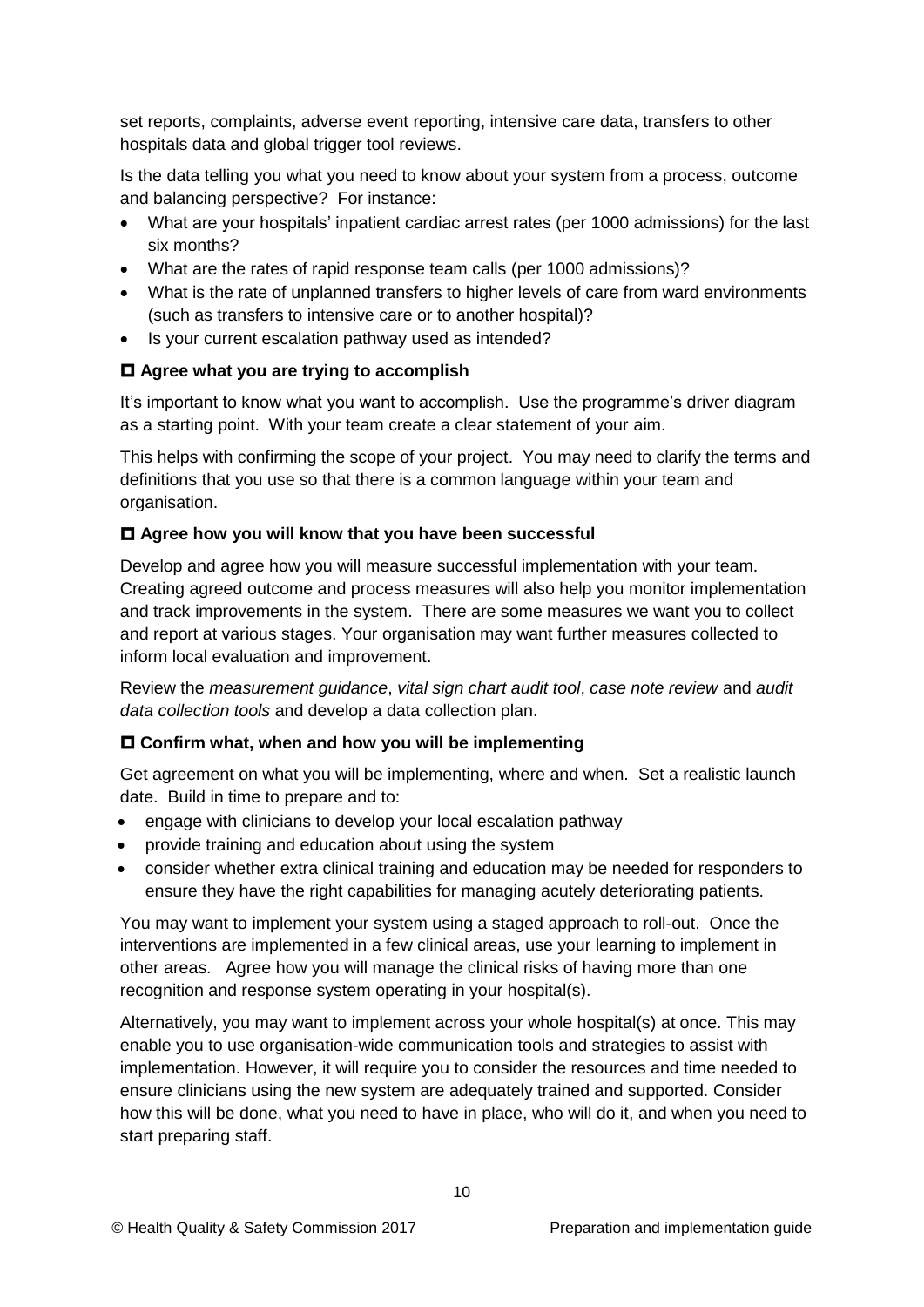Consider having champions who can provide help to staff in their clinical areas during preparation and implementation, and support audit data collection.

We recommend using a quality improvement approach. This is described in Appendix A.

#### **Build in sustainability**

Consider at this planning stage how the changes you introduce will be sustained over time. Ongoing clinical leadership and governance structures for the system are critical, as project teams are generally short term, with a focus on initial implementation. Don't forget to consider how your champions will continue their roles.

We suggest using the *NHS Sustainability Model<sup>8</sup>* to guide your planning. This will help identify areas where you need to focus for successful and sustained system improvement.

#### **Know who you need to engage with to accomplish your goal**

Engaging with staff and other stakeholders will be crucial to the success of the implementation. Below is a three-step process you can follow with your project team.

- 1. Identify who your stakeholders are:
	- What are the key clinical groups? Do you know how many in each group you have? Do you know how you can best access members of these different groups (i.e. are there key meetings where you can present and seek input into your work)?
	- What staff groups outside of the implementation areas will be affected? For example, radiologists, physiotherapists and other allied health staff should be aware of the system and how to escalate care. Nursing and medical educators, switchboard staff, orderlies and stock control staff may have a role in supporting implementation. Think about operational and senior management groups that you need to engage with.
	- Consider how you can engage patients, their families and whānau.
- 2. Assess how much influence these groups have on the success of the project and how much interest they have. Use the *stakeholder assessment template*.
- 3. Once you have assessed the groups, identify champions who can help you (high impact and high interest) and those groups you need to directly engage with to increase their level of interest and involvement (high impact and low interest).

#### **Agree how you will engage with staff and other groups**

Now that you've agreed who you need to engage with, work out how you will do this. Every member of the project team will have a part to play in this. Look at where there are existing staff meetings, networks, or communication pathways. Use a mixture of formal meeting presentations and informal discussions.

Consider how the messages should be framed to influence and engage staff. Think about who will be the right people to do the engagement. There may be groups where an enthusiastic peer or champion will need to speak with them. Direct peer-to-peer engagement is often required to effectively communicate your key messages. Ask your communications team to help you reach the wider staff group through the intranet or existing newsletters.

Engagement activities will be needed throughout preparation and implementation. The messages you give may change to reflect the progress you have made. Consider what data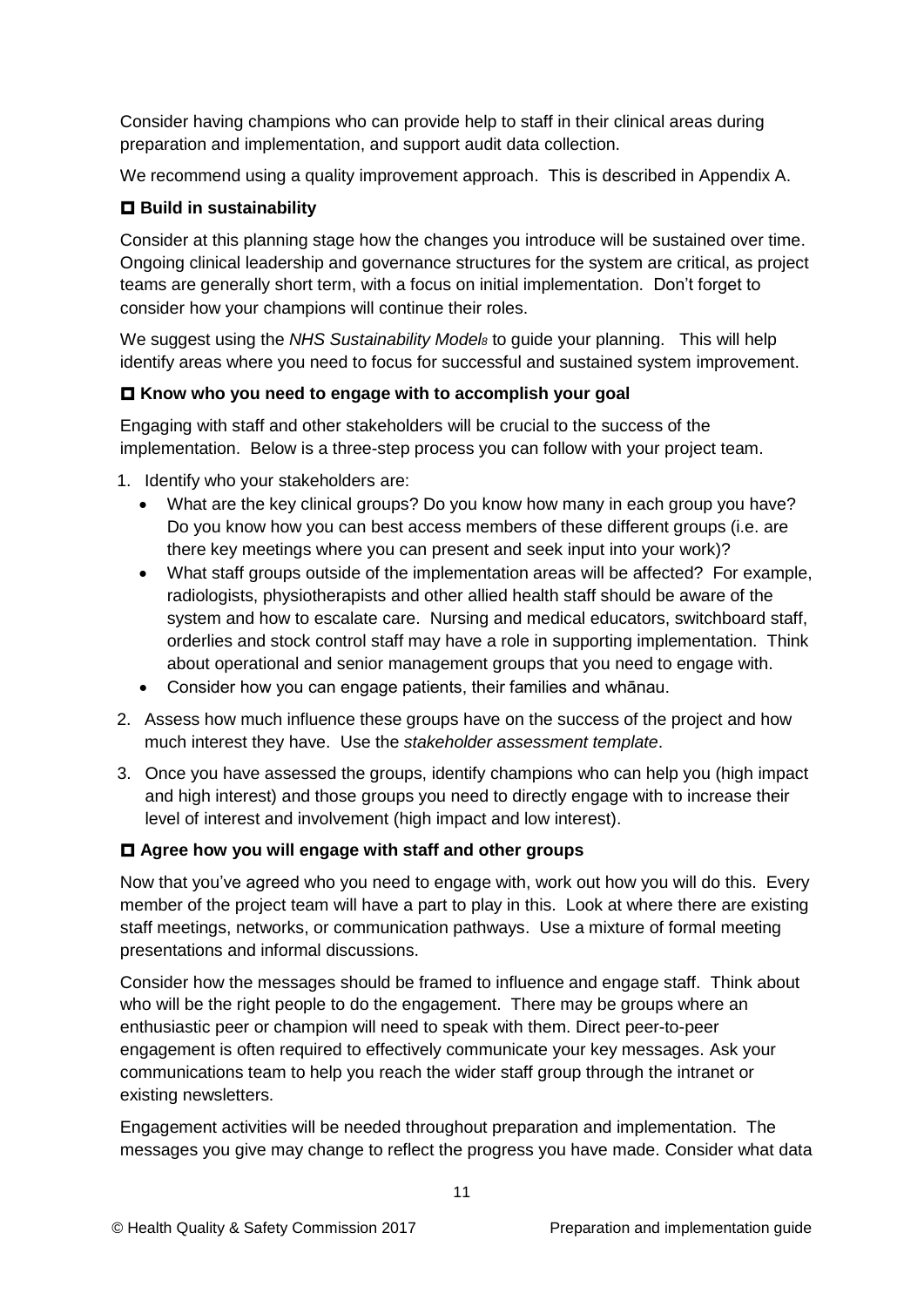(for example, audit data, case review findings, and outcome measures) should be reported to different groups and in different forums (for example, at medical grand rounds or ward meetings).

Use the *infographic*, *recognition and response systems summary* and the *chief executive*  and *senior clinicians factsheets* to support your engagement work.

#### **Document agreements**

Bring all the agreements you have made into one document – the project charter. This will help guide the work that you do. Use the *project charter template* if you don't have one to use in your organisation*.*

### <span id="page-11-0"></span>**2 Prepare for implementation of the recognition and response system**

#### **Establish clinical governance for your system**

Review the *clinical governance recommendations*. Identify what you need to do to establish the ongoing clinical governance group for your recognition and response system – it could be incorporated into the terms of reference for an existing clinical governance group, or you may want to establish a new group. The clinical governance group membership needs to include people who can make decisions and take action to continually improve your system. Consider how clinical governance aligns with the operational management of the system.

Your recognition and response system should be part of the broader organisational patient safety system. The clinical governance group will need their reporting expectations and structures outlined in the terms of reference. This includes expectations for reporting data back to clinicians using the system, and up to groups with organisational oversight such as the clinical board, the executive team and the Board.

#### **Agree your local escalation pathway by completing the mapping tool**

Work through the *escalation mapping tool*. This helps you decide what level of response is required for each level of clinical abnormality represented by different early warning score ranges. If you have different types of hospitals, they may need different escalation pathways to reflect the time needed to transfer patients to a higher level of care. You may need to develop local variations to your escalation pathway if you are implementing the system in specialist areas such as post-anaesthetic recovery units or emergency departments.

Find multiple opportunities to discuss the proposed escalation pathway with different clinical groups so that they understand the implications for their work.

Once your clinical governance group(s) has agreed the escalation pathway, put it into the vital signs chart. See the *user guide* for instructions on how to do this.

 **Assess the challenges and opportunities for the recognition and response system** Changing the recognition and response system will have both challenges and opportunities. With the team, brainstorm what these could be. Think about how staff currently interact with the system and the team cultures and processes that underpin their actions. Identify what you will do to maximise the opportunities and address the challenges.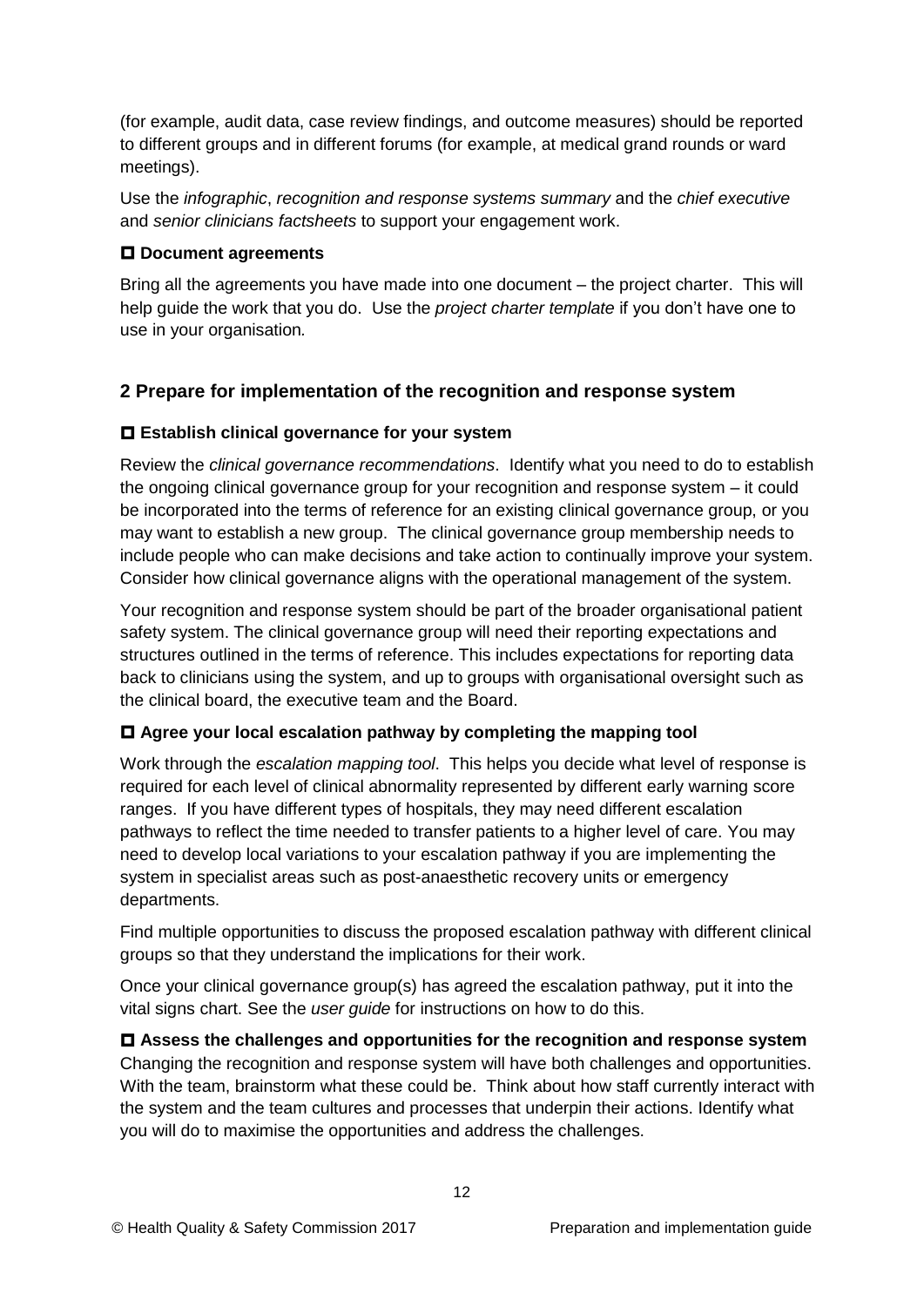Use the list below to prompt exploring the challenges, opportunities and actions in your organisation:

- Patient
- **Staff**
- **•** Environment
- Processes
- Tasks

#### **Update your local policies**

- **•** Time
- Team
- Communication and documentation
- Education and training
- Equipment and resources

Do a stocktake of policies that relate to your recognition and response system. Review and update the policies to reflect the vital signs chart with New Zealand early warning score, modification rules and escalation pathway. Use the *sample policy* as a guide.

### **Do a stocktake of your existing vital signs chart stocks**

Make sure there will be enough stocks of your current chart for use until you launch. Talk with the person who manages the printing to stop further production of your current chart. Find out when you need to have the new version of the chart to your printers so stocks will be ready for launch.

Agree the date and time when these new stocks will be made available to areas and old stock removed.

### **Communicate your project to the organisation**

Share what you are doing with the wider organisation and create opportunities for staff to provide feedback. This will raise awareness, generate interest in the project and make it visible at all levels of the organisation. Consider having include items in internal communications and reports to the Board and senior level groups.

#### **Engage with staff at every opportunity**

You have identified how you want to engage with staff. Use these strategies to share key messages and take staff on the journey with you. As well as planned activities, other opportunities may present themselves. Listen to concerns, suggestions and what works well.

An early implementation site set up a dedicated pager for staff to ask questions and queries about the new system. Members of the project team were responsible for answering these. Another site put up poster boards for staff to provide feedback and anonymously ask questions. Feedback was collated and reported to the project team. Questions were then answered in ward meetings or incorporated into teaching sessions.

#### $\Box$  Train staff on the new system

We have developed an *online training module* for the vital signs chart with New Zealand early warning score. This includes specific information for nurses, and for doctors or other clinicians working in roles as responders. You will need to put this into your organisation's learning management system and agree how you will encourage and/or require staff to complete the learning.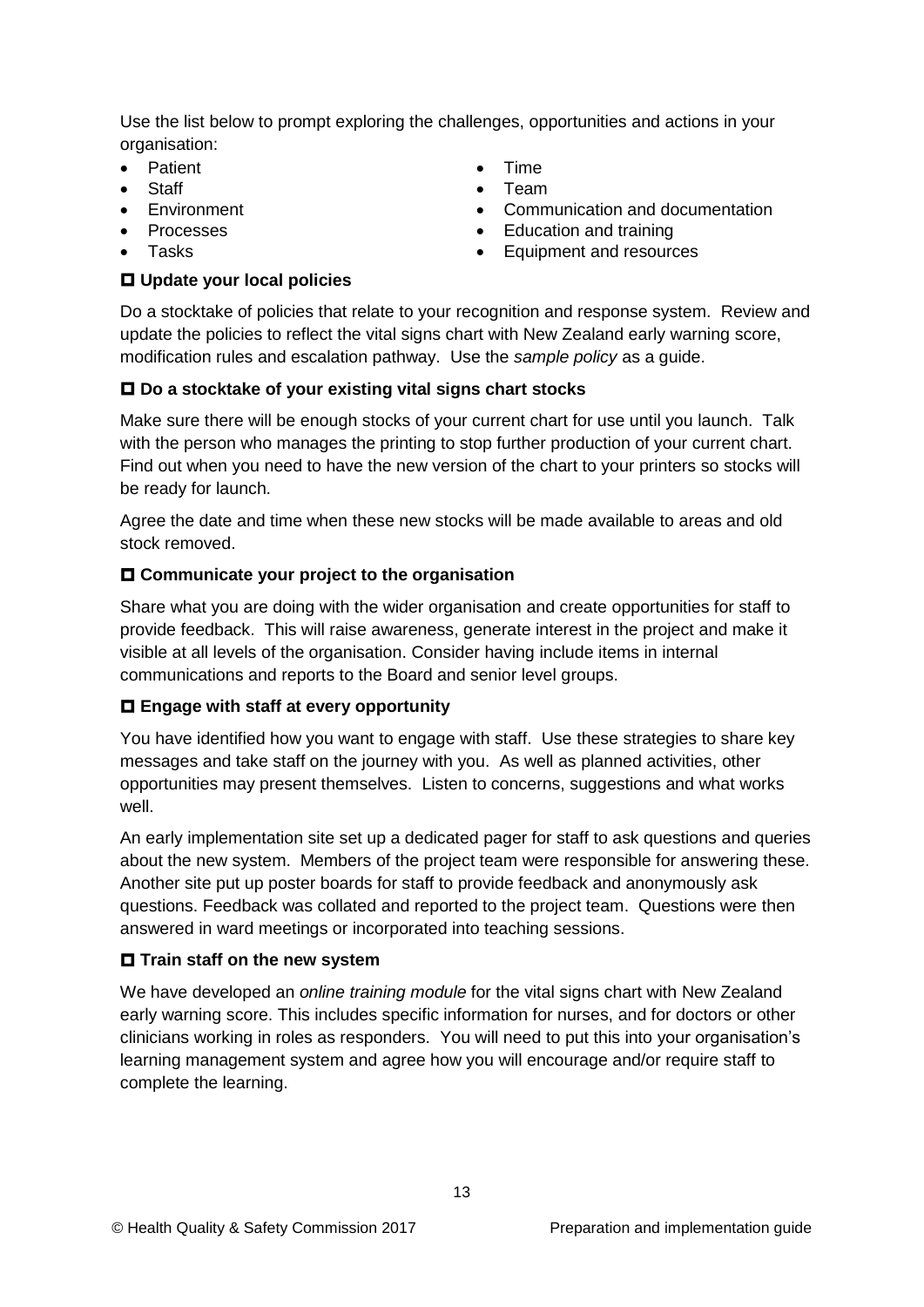Additionally, you may want to arrange ward-based training sessions for staff to attend. Early implementer sites reported that face-to-face teaching offered rewarding opportunities for discussion, feedback and for correcting any misconceptions about the system.

Decide who will provide the training and develop training materials. Ensure that your local escalation pathway is included. Consider providing communication (like ISBAR) and teamwork tools during this training. One of the project team's roles will be to collaborate with clinical educators and coordinators to find suitable venues, promote the training and make sure staff attend.

Review the *capabilities for recognising and responding to acute deterioration in hospital factsheet*. This will help you decide:

- which staff will need ongoing training and education to fulfil their roles as recognisers and/or responders
- how new staff will be oriented and trained (especially new or agency nurses and junior doctors)
- how existing staff will receive ongoing training and education about the recognition and response system.

## <span id="page-13-0"></span>**3 Count-down to implementation**

#### **Final countdown**

Use the *countdown posters* to let staff know when the new system will be introduced. You could create posters or lanyards of your escalation pathway to act as reminders in key locations.

#### **Report progress to your executive sponsor and project oversight**

Continue to give your regular progress updates to your executive sponsor and project oversight group.

#### **Engage with staff at every opportunity**

Continue to engage with staff about the project and what you are doing.

#### **Communicate your project to the organisation**

Continue to share what you are doing with the wider organisation. Make sure people are aware of your launch date. You may want to have a celebration to mark the occasion.

#### **Check staff are prepared**

Meet with staff to make sure they are ready to begin and answer questions. Check that they have attended training. Make sure project team members are visible and can answer queries.

#### **Put new charts onto your agreed area(s)**

Put new chart stocks onto your agreed area(s). Make sure older chart stocks have been removed.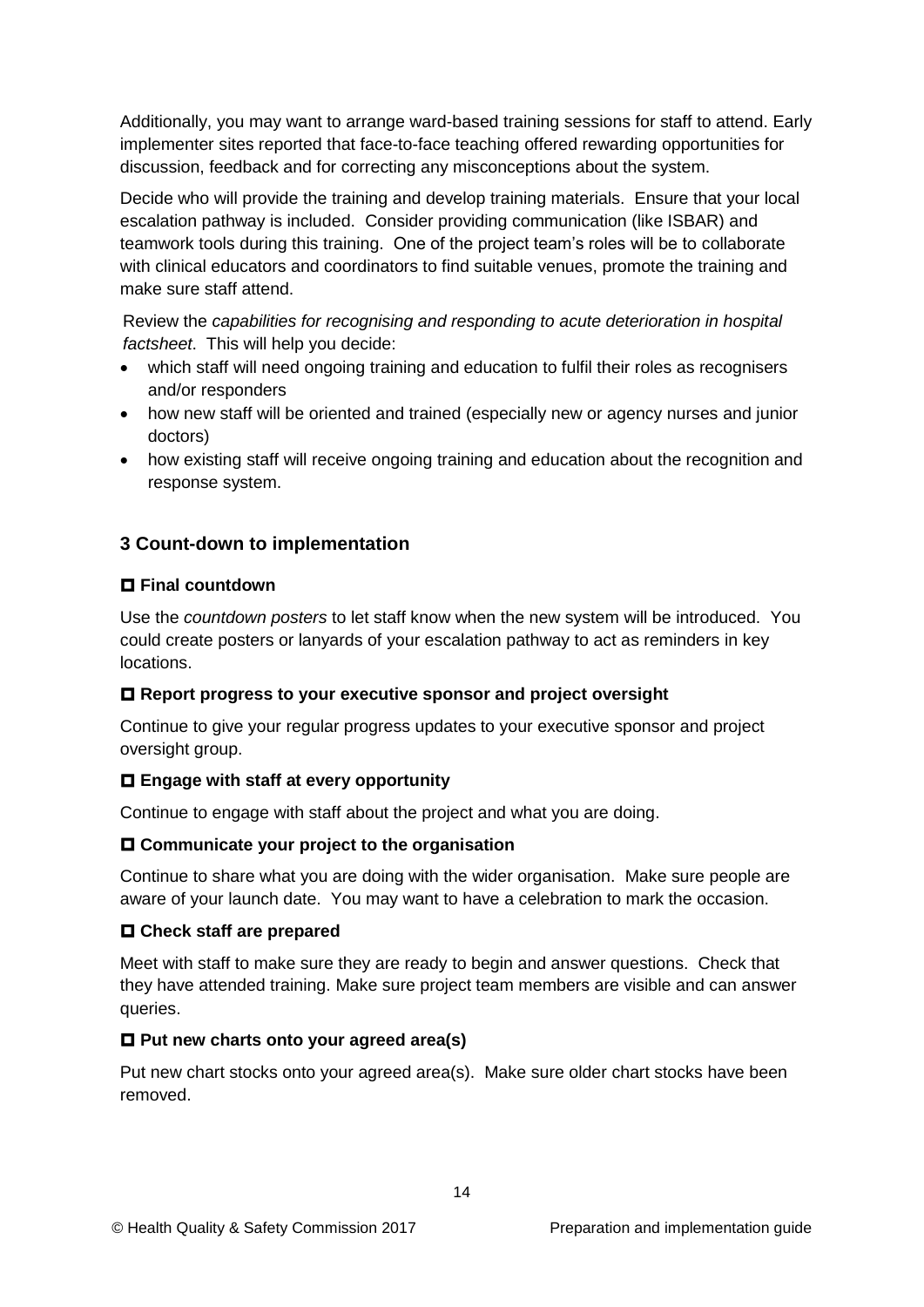## <span id="page-14-0"></span>**Implement and sustain**

We've identified some activities that you can incorporate into your implementation plan.

#### **Monitor progress and make small steps of change**

Make sure project team members are visible and available to troubleshoot, answer questions and provide support during the initial days and weeks of implementation.

Check in with areas regularly to see how they are going, answer queries, resolve issues and collect information. Work with area champions to provide help to staff in their area.

If staff have identified related change ideas to test through Plan-Do-Study-Act (PDSA) cycles, work with staff to make small steps of change until they and your team feel you are ready to spread the change idea further.

#### **Measure for improvement**

Use the measures and data collection processes you identified during the preparation period to monitor your progress towards achieving your aim(s). Use the *measurement guidance*, *audit tool, data collection tools* and *case review tool*.

We'd like to visit you four months into your implementation to go through your data with you and discuss how you can use the data for improvement. It will also be an opportunity for us to meet with your clinical governance group and project team and to present to a wider group of stakeholders about the national programme.

#### **Report on progress to your executive sponsor and project oversight group**

Continue to give regular progress updates to your executive sponsor and project oversight group.

#### **Train new staff and provide ongoing training**

Train staff in line with your decisions during the preparation stage. Our early implementer sites found that ongoing training was required during the first three months to aid implementation. Doing audits provided an opportunity for one-to-one training as well as deciding what additional training needed to be provided.

#### **Participate in regional teleconferences**

This is an opportunity for you to share your progress with other leads, project teams and the national team. This is the place to look at challenges and potential solutions. We'll send you the information on how to join and the agenda.

#### **Celebrate achievements by the team and those implementing**

Take the time to celebrate achievements and the efforts of team members and those in the implementing areas. Positive feedback and reinforcement combined with public recognition will help keep everyone motivated and focused.

#### **Handover to those responsible for the ongoing sustainability of the system**

Meet with those who will be responsible for ongoing training, measurement and monitoring of the system. Ensure they are aware of their links with the clinical governance group.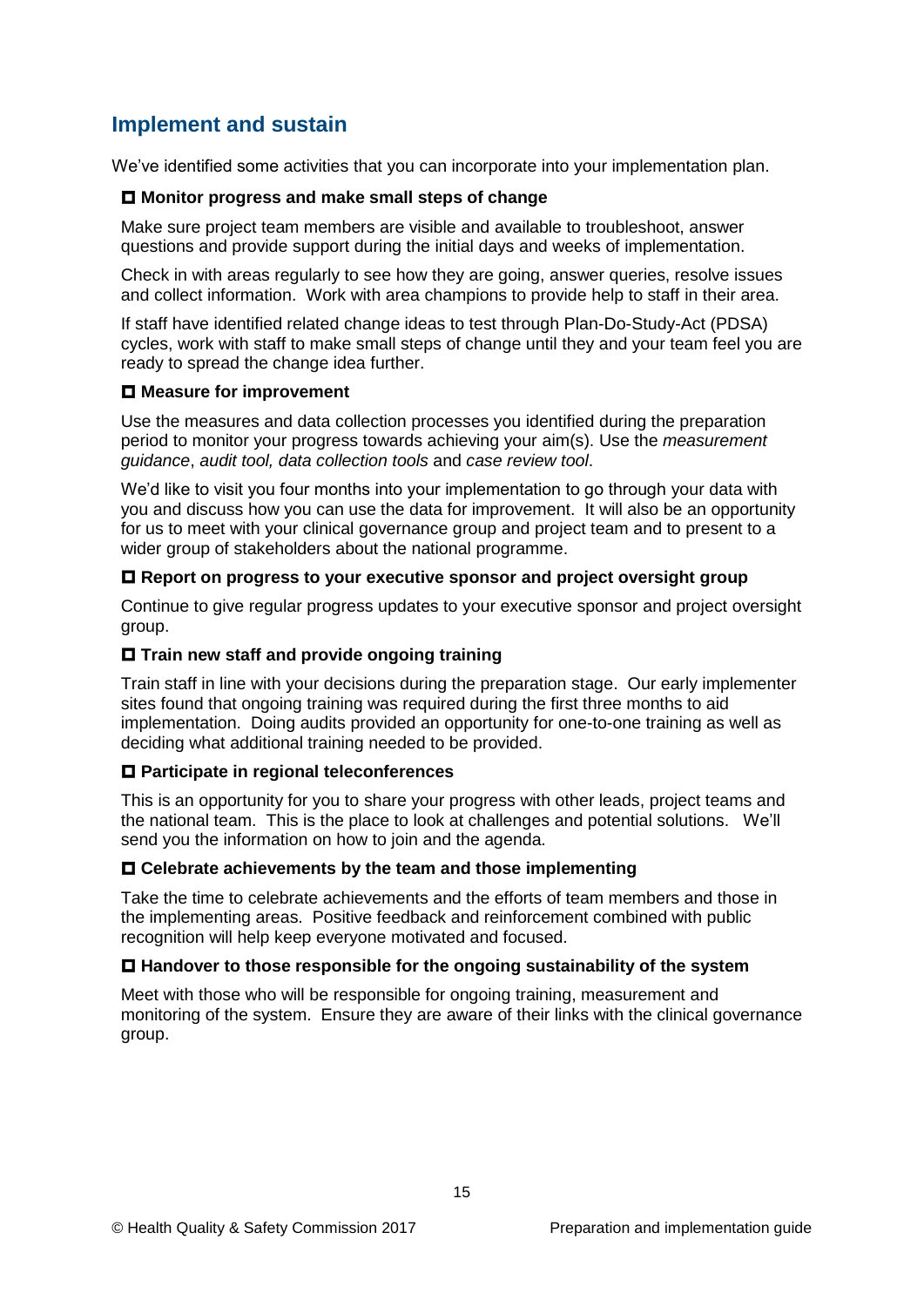## <span id="page-15-0"></span>**Appendix A: Quality improvement approach**

The Model for Improvement was developed by the Associates for Process Improvement [\(www.apiweb.org\)](http://www.apiweb.org/) and has been used in a number of quality improvements for healthcare organisations.

The Model for Improvement is a framework for structured improvement activity to help you achieve your goals and support the spread for wider adoption. It is based on three key questions used with small scale testing, improvement cycles that are often referred to as PDSA cycles. As part of your preparation period, you will address the three questions. During your implementation you can use the PDSA cycles to test out related change ideas.

#### *Table 2:The Model for Improvement*



Some tips<sup>9</sup> for doing the PDSA cycles include:

- Expect the test not to work the first time.
- Starting with one patient and one team means that there is minimum delay to starting can be observed easily and the impact is minimal if it doesn't work.
- Spread slowly. Once it works for one, test with three and then five. This will help you to have resolved issues so that you have confidence.
- Work with the willing. Find a team that want the change to work they will have the patience.
- Use simulation if you are concerned about the impact this could be as a desk review and/or a walk through with colleagues.
- Assess whether testing will have an impact on people or processes beyond the area. Include them in the planning and studying stages of the cycle. We've recommended assessing the challenges and opportunities during the preparation period.

There are other improvement methods like Lean and Six Sigma. Use these if your organisation has a stated preference for one over another.

The regional learning sessions will go through the quality improvement method and tools. Prem Kumar will support sites to build capability throughout the year. Additionally nearly every district health board has quality improvement advisors that you can contact for support and guidance.